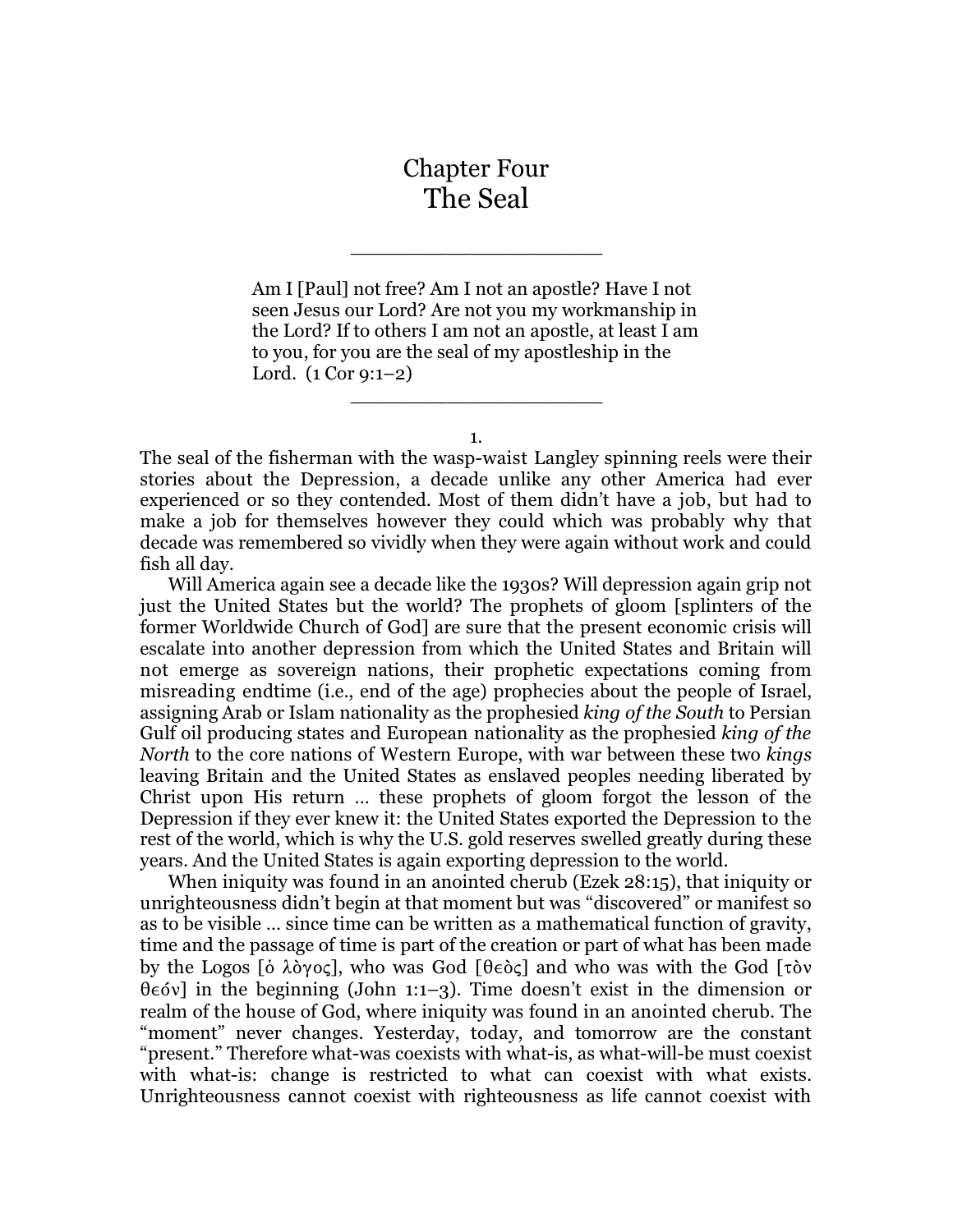death. The perception of life in this realm is underlain by the certainty of death; thus life in this realm is not truly life, for death will eventually overwhelm life, leaving the living entity dead.

The older men of 1959 with their wasp-waist Langley spinning reels have all died, but some of their Langley reels continue on, still functioning properly even though they suffer from boat rash. I know, for I have a couple of 860s and three 870s. And I now tell the stories these lifeless reels would if they could, stories about being made in America … yes, I am made in America, the product of the stories told by those fishermen who lived through the Depression, men who didn't trust the Government but who were willing to fight and die for it.

There is a line in a letter my dad wrote to his hometown newspaper while he was in Sicily that has intrigued me—his letter was published in the Wednesday, August 11, 1943, edition of the *Bluffton News-Banner* (Bluffton, Indiana):

We might think things are tough in the States, and that we are being mistreated, and at times falsely led, but until one sees the once wellto-do people on the streets begging for food, because they have had nothing to eat for days, then, and then only, can we realize just how fortunate we of the United States are. Can any one of you, with a good home and substantial income, picture yourself standing on the street in ragged clothes asking someone for a slice of bread or can of beans, or maybe a can of milk for a baby? (http://homerkizer.org/12-22-04C.html)

What did Dad mean when he wrote, "at times falsely led," considering that his letter was subject to censorship? Do we today think we as Americans are falsely led? I think the resounding answer would be, Yes! Either we were being falsely led by ex-President Bush, or are now being falsely led by President Obama. Regardless, *we might think things are tough in the States, and that we are being mistreated, and at times falsely led, but until one sees the once well-to-do people on the streets begging for food, because they have had nothing to eat for days, then, and then only, can we realize just how fortunate we of the United States are.*

Do we have to see Americans on the street begging for food before we as a nation realize that the present economic crisis isn't the worst thing since the Great Depression? And the answer is, yes, we do.

In 1981, I attended the *Midnight Sun Writers' Conference* on University of Alaska Fairbanks' campus. Robert Stone, author of *Dog Soldiers*, was there. Stone is politically liberal; his credentials as a social liberal are impressive. But one evening in the twilight of midnight that far North, the cluster of graduate students gathered around Stone was incensed with him because he suggested that if multi-national corporations wanted to run the world that we should let them for the veneer of civilization was exceedingly thin, that it took very little to pierce that veneer and for anarchy to reign. These graduate students did not and could not understand what Stone had seen in Vietnam, Laos, and Cambodia. They couldn't *hear* what he was saying, for they could not imagine themselves begging for food; they couldn't imagine anything worse than Ronald Reagan as President.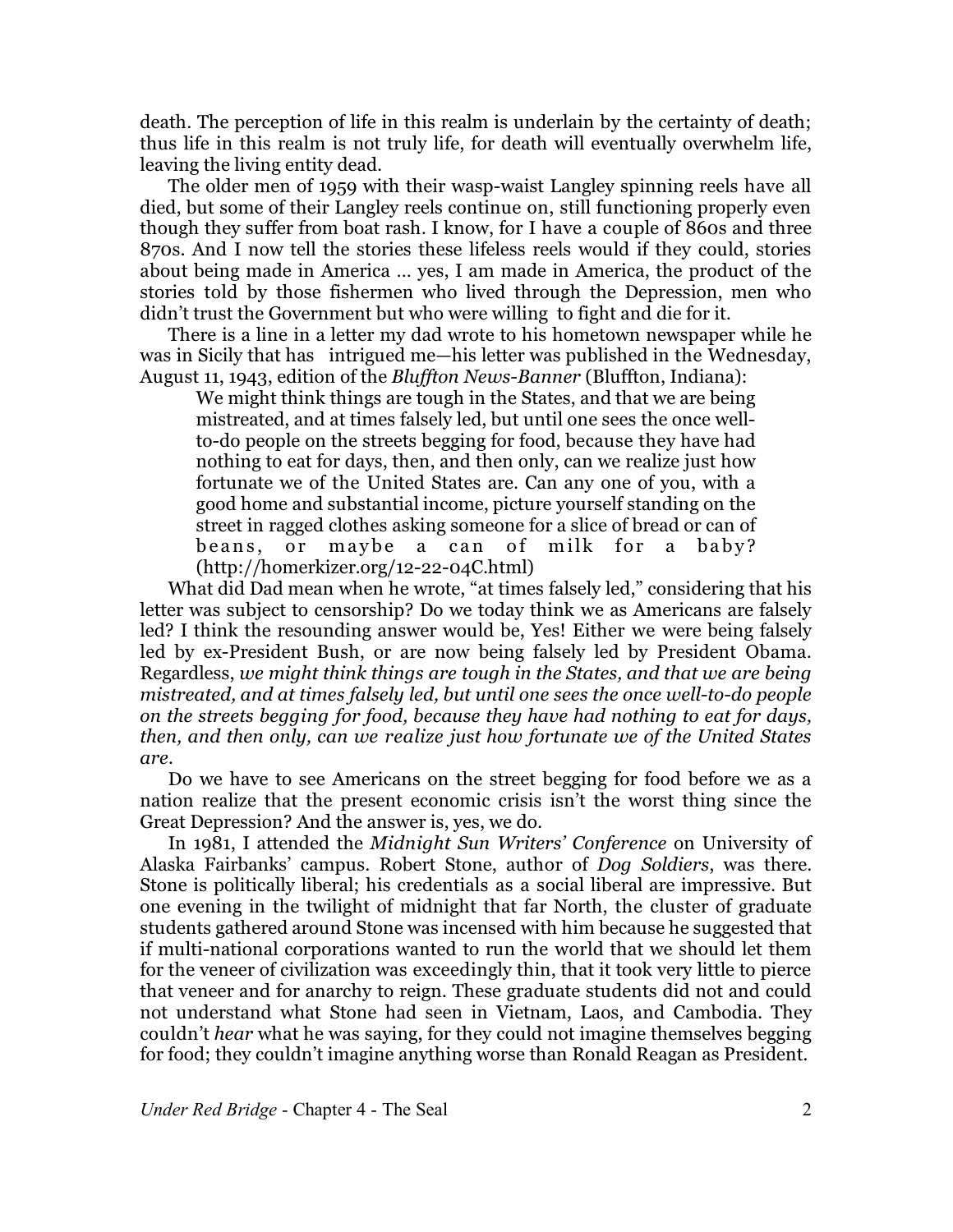The veneer of civilization is as thin as the surface tension that floats a needle in a bowl of water.

The stories told about the Depression took hunger for granted, but not begging. Men worked at whatever they could do. Grandpa gave Dad a new Ford truck for his 1932 high school graduation present: I saw one picture of the truck, the picture from the Bluffton newspaper. Dad's truck was with four others as they waited to haul lime donated by a sugar plant for some charitable project. From the picture, I couldn't tell if the truck was a two-ton or a five. It wasn't large by present trucking standards, but it made Dad a living until at least 1938, when he went to Oregon at the invitation of the Francis brothers with whom he went to high school. He was still in Oregon when he was drafted in 1941.

But in those middle years of the decade, Dad hauled grain and hay from Indiana into the South where he loaded logs crosswise and brought them back to Indiana, selling them to a local mill. Dan Gentis, who would go on to farm large acreages in and around Bluffton, Indiana, would go with him on some of these trips, and on at least one occasion, by playing deaf mutes, they took advantage of a waitress' indiscretion … those were the good times that existed in the midst of widespread poverty within the nation.

There will not be any *good times* in the midst of the poverty to come.

Because Dad listed Keystone, Indiana, as his hometown, he was discharged from the Army the last day of July 1945 from a military base in southern Indiana … it took Dad until February 1956 to return to Oregon. He didn't live long enough to see what would become of his effort to make a better life for his children than he had.

2.

Along North Bank Road, between Highway 18 and Red Bridge lay Rose Lodge Grade School, a three room school with a tiny gym in an outbuilding. First through third grades were in one room, fourth through sixth grades were in a second, seventh and eighth grades in the third—and the graduating 1959 eighth grade class would be the school's last … there were twelve in that graduating class; I was one of the twelve. So was Mike O'Malley, who would spend years in Alaska although I never ran him to him there.

Mike and his sister Marie, also in that eight grade class, lived downstream near Rose Lodge Park. They lived close enough that Mike and I often fished together during the fall of 1960. Usually Ben fished with us. On weekends, Mike's older brother Dan would spend part of one day with us, but Dan had a job, car, wife, and responsibilities; plus, he regularly fished the Big Nestucca (he had graduated to bigger waters). So of the local kids, it was Mike, Ben, and I who landed Chinook under Red Bridge—and we were beginning to spread our efforts upstream and downstream. Mike liked the Ladder Hole, about a mile closer to where he lived, and I liked the Garden Hole behind where Percy Calkins lived (Percy was also one of the twelve). But Ben caught more than either Mike or I in the first hole below Red Bridge.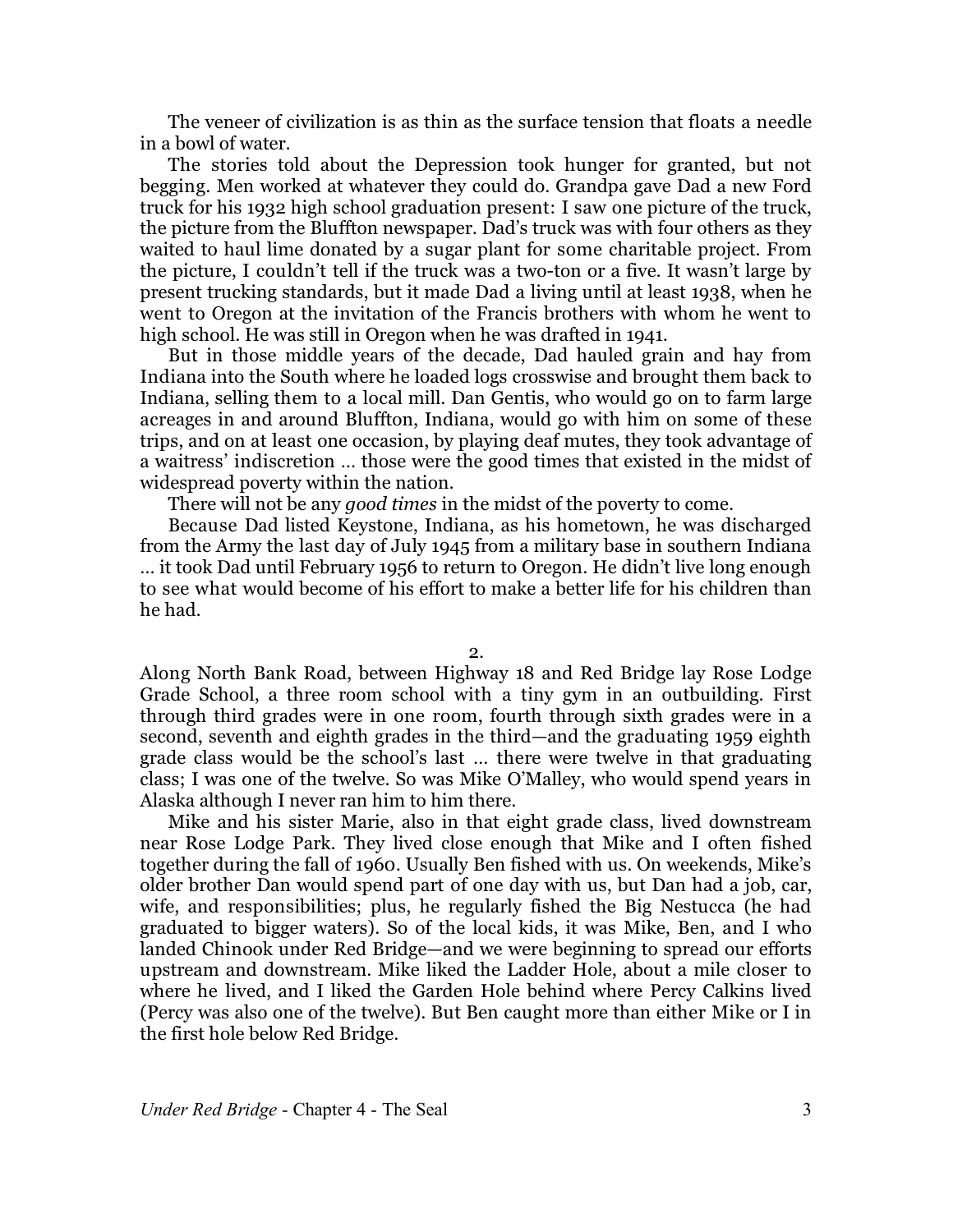Steelhead began showing in the middle reaches of the Salmon River in early November 1960 … the following weekend, the river swollen from nearly a month of rain, Mike and I found Ben fishing the fast water between Red Bridge and the hole below the Bridge hole. Although he had only been fishing for a few minutes, Ben already had a fourteen pound steelhead … we didn't notice the fellow standing on the bridge watching us.

Mike went above Ben, I went below. Almost immediately, both Mike and Ben were into good fish that ran downstream, forcing me to wait to make a cast.

Mike's fish was smaller than Ben's; plus Ben's rod was too mushy to really work a fish (this was the same rod he used to lasso the big Chinook hen). So Mike landed his first. Ben was still fighting his when Mike was into a second fish … I had yet to make a cast.

When Ben landed his second steelhead, another fourteen pounder, I cast upstream, a little near to where Mike was fighting his fish. My eggs stopped. I hit hard to set the hook, and nothing—for about a heartbeat. Then the river exploded. The fish raced downstream past me, tail-walked all the way across the river, then jumped one time after another as it fought its way upstream against the current and my line. The steelhead was about sixteen pounds, and by the time I landed it, both Mike and Ben had their two fish limits: they were ready to go home so they could come back later when new faces were under the bridge.

I thought about not going with them, but by now I had noticed the fellow standing on top of the bridge just watching. We weren't illegal (at least not until Mike or Ben caught another steelhead), but I didn't like being watched. Mike also had noticed the fellow. So we double checked the distance between our lead and our hooks, then headed up to the road, walking our bikes, Ben and Mike with a steelhead on each side of their handlebars, Mike's fish above twelve pounds each, Ben's a little under and a little over fourteen pounds, mine the largest but a single.

By the time we got to Red Bridge, the fellow was gone.

We walked our bikes past the Grade School and onto the sidewalk of the concrete bridge across Slick Rock Creek—traffic slowed as drivers gawked at the bigger-than-average, bright fish.

Just before we were off the bridge, one driver stopped to ask a question, but before he could say anything, a car rear-ended him … Ben involuntarily looked away; earlier in the year, he had seen a women killed in a Corvair crash, her feet cut off and left in her shoes inside the crumpled frontend, a memory (along with many from Vietnam) he has since "forgotten."

The two drivers got out to talk about what happened, and Mike, Ben, and I got out of there: we hurried as fast as we could up Slick Rock Creek Road to where we lived in the former Seventh Day Adventist church. Mom gave Mike a ride home

In the following Thursday's edition of the *Portland Oregonian's* Outdoor Section, a bylined article talked about the Salmon River—and about steelhead being so easy to catch at the bridge hole even kids could catch them … there was no room under Red Bridge or even near the bridge for us to fish the following two weekends.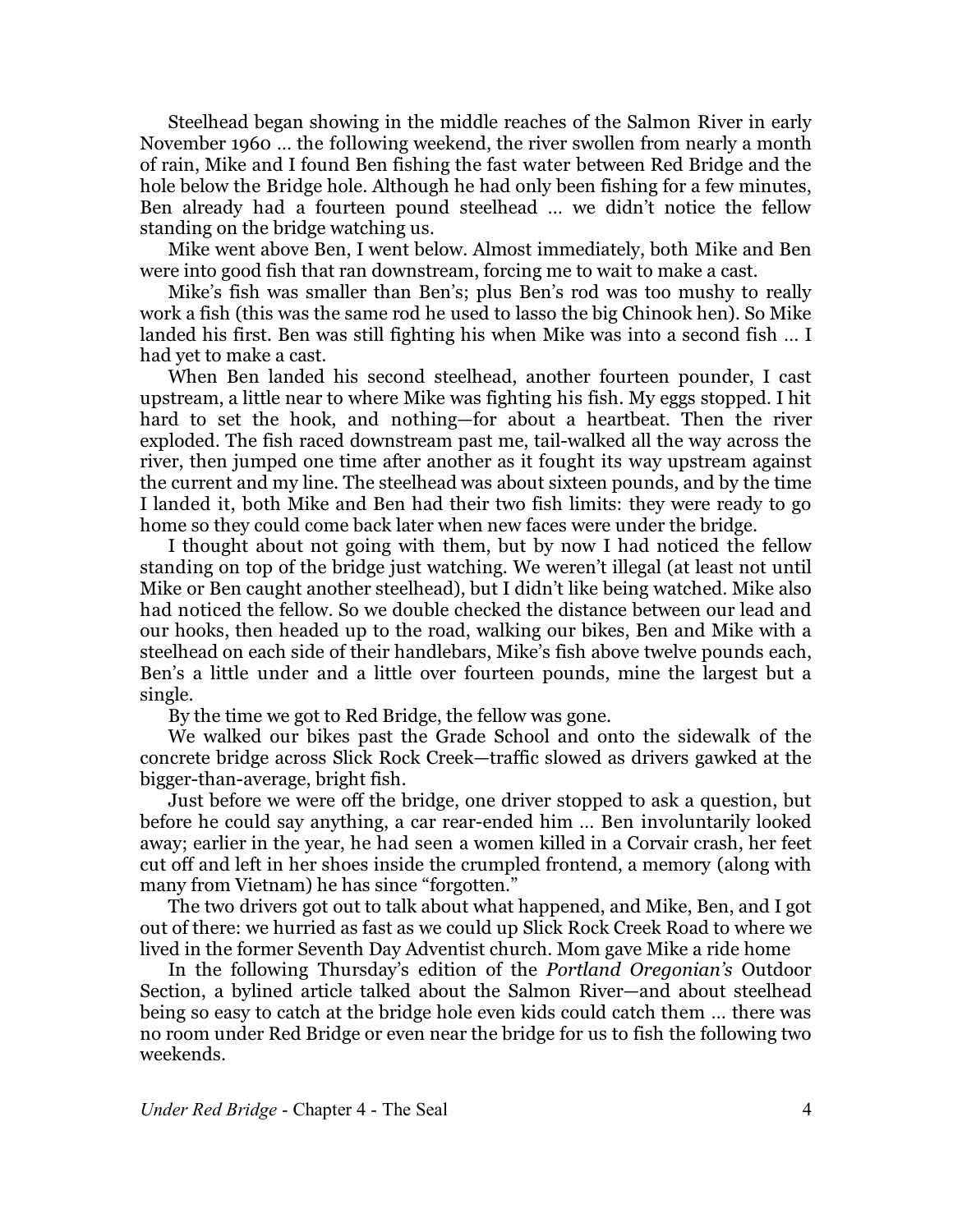There was no room for the old men with their wasp-waist Langley spinning reels under the bridge. Where they went I don't know. Perhaps down to the Siletz, fishing the "boar," or maybe down to the Alsea, a river too far away for me to fish—wherever they went they were sure to catch bright ironheads. I fished the stretch between Cedar Tree and the Ladder Hole without much success. Ben had a little success fishing Slick Rock Creek across the road from the grade school. But for the most part, the attention the newspaper article brought to Salmon River harmed us.

For a few years in the early 1980s, I made my living as an outdoor writer … whenever I wrote about an area, a lake, or a river I would remember the crowds the one article in the *Oregonian* brought to Salmon River. I became reluctant to name those places where I fished. I wrote, instead, about places where I didn't expect to return, such as Paxson Lake. I don't think I ever wrote about the Olds River on Kodiak Island, and I know I never wrote about Roslyn Creek, where I could take a bright silver (coho) from September through December whenever I needed one … before I left Kodiak beaver had begun to dam Roslyn Creek, turning its upper reaches into meadows and introducing silt into spawning gravel. Maybe the small stream isn't as productive as it was, for everything changes.

On Kodiak, the foot-thick layer of volcanic ash from the eruption of Katmai could still be found in the 1980s, but the ash was buried under three feet of organic topsoil on the east side of the island.

I can now name steams I didn't want to share, for it is doubtful I will ever return to Kodiak, not that I wouldn't like to be there.

What I write about today is typological exegesis, an uninteresting subject to those who have not yet received a second breath of life, an uninteresting subject to even those who are newly born of spirit.

The early Church took understanding from Scripture through typology, with the things and events of the Old Testament foreshadowing the things of Christ. But the Apostle Paul writes that the visible things of this world reveal the invisible things of God, a realization that Jonathon Edwards explored in his typology journals. Although the flickering tongue of a serpent tempting (drawing near) a bird might be a representation of how Satan tempts a person, it is the human growth process that functions as the visible copy and shadow of the invisible spiritual growth process of sons of God, born of spirit, that is most interesting to me … a human being doesn't shuffle around as a chimpanzee does, but physically walks upright before man and God, with *walking upright* serving as a metaphorical phrase from righteousness.

A human infant isn't born able to walk upright; a human baby isn't like a fawn or a lamb or a colt, able to stand and run within a few hours of birth. Rather, human infants require an extended period of nourishing by parents as they begin a maturation process that sees a separation made on the eighth day between who is of Israel and who is not … on the eighth day an Israelite male is circumcised.

There are no biologically female sons of God, for biological gender pertains to the flesh: all sons of God are as the angels are in that they neither marry nor are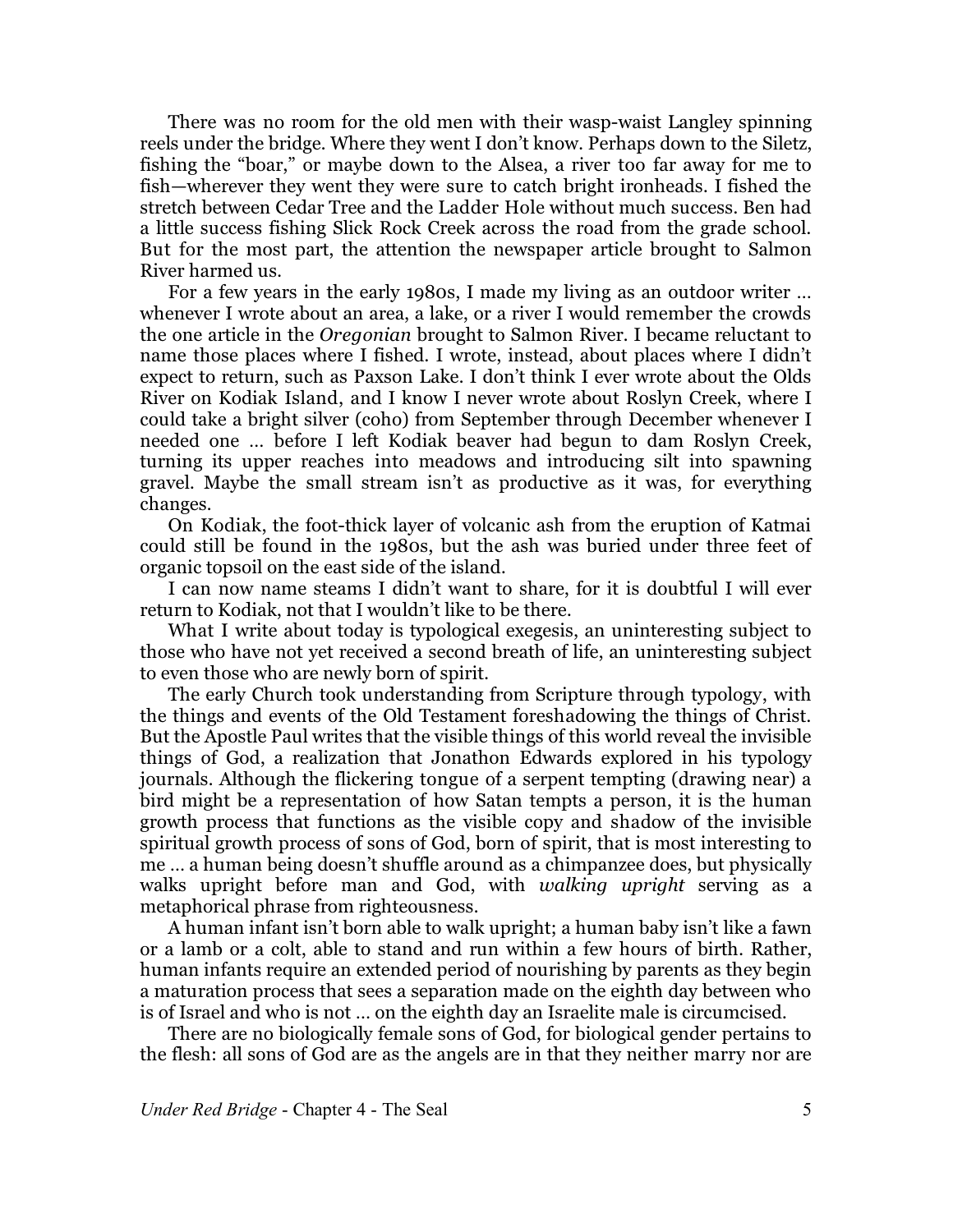given in marriage to reproduce offspring. Born again sons of God are not today reproducing themselves. Only the Father has the ability or the authority to give life to what is dead—the Son will give "life" (John 5:21) to disciples whom the Father has previously made alive by causing the perishable tents of flesh in which these disciples dwell to put on immortality. Thus, glorified sons of God will have two "parents," the Father who gave a living human being a second breath of life  $[\pi v \in \hat{\mathfrak{g}}]$  as a human father deposits semen in a woman to bring forth his offspring or seed … the woman in this case is the *Logos* or *Yah* who made all things (John 1:3), including the first Adam, then entered His creation as the man Jesus of Nazareth to become the firstborn Son of the many sons of God that will be brought to glory. It is this same Jesus who will, when judgments are revealed—all judgments have been given to Him—cause mortal flesh to put on immortality. And glorified disciples will bear to the now glorified Jesus the same or similar relationship as the *Logos* [o  $\lambda$ o $\gamma$ oς] who was God [ $\theta \in \delta \in \mathcal{S}$ ] in the beginning bore to the God  $\lceil \tau \delta v \theta \in \delta v \rceil$ , with case gender in Greek visibly showing the separateness of the *Logos* and the Most High, with these two, as if married (Gen 2:24), forming one God as Adam and Eve were one flesh. And this is what's revealed when the unpronounced Tetragrammaton *YHWH* is deconstructed.

The transliterated icon *Elohim* [àìäéí] is the regular plural of *Eloah* [àìåä], a linguistic icon composed of the Hebrew word for God, *El*, as in *El Shaddai*, translated as "God Almighty" (Gen 17:1), and the recognized radical for breath, /*ah*/. Thus, *Elohim* is (*El* + breath) + (*El* + breath) an indeterminable number of times, with the "determiner" found in the Tetragrammaton *YHWH*, which deconstructs to /*YH*/ or *Yah* + /*WH*/. And the poet David recognized that *Yah* was to this natural world what *YHWH* was to the spiritual or heavenly realm; for David places *Yah* in the natural or physical position of his poetic thoughtcouplets in his latter psalms, such as in Ps 146:1, 148:1, and 148:1 where he writes, "Praise *Yah*" in the first presentation (or natural presentation) of the thought and then writes, "Praise *YHWH*," pronounced as *Adonai*, in the second (or spiritual) presentation of the thought.

The mystical *key of David* is understanding Hebrew poetry, built on thoughtcouplets (or two presentations of the same thought), which have the first presentation of a idea being farther away than the second presentation of the same idea; thus poetic movement is from far to near, community to individual, outside to inside, hand to heart, darkness to light, physical to spiritual. The Apostle Paul expresses this concept when he wrote that the visible things of this world reveal the invisible things of God; so Paul had and used the *key of David* to unlock the mysteries of God.

A human infant doesn't ask to be born, nor does a son of God ask to be born anew. Birth happens. The in-the-womb incubation process of a human infant might be comparable to the life a human being has prior to being born of spirit, but bringing sons of God to glory has an additional step that makes the spiritual birth process analogous to the birth of a butterfly … for a butterfly all growth occurs in the worm or larval stage, with human death now comparable to the chrysalis stage in which a metamorphosis occurs so that when the butterfly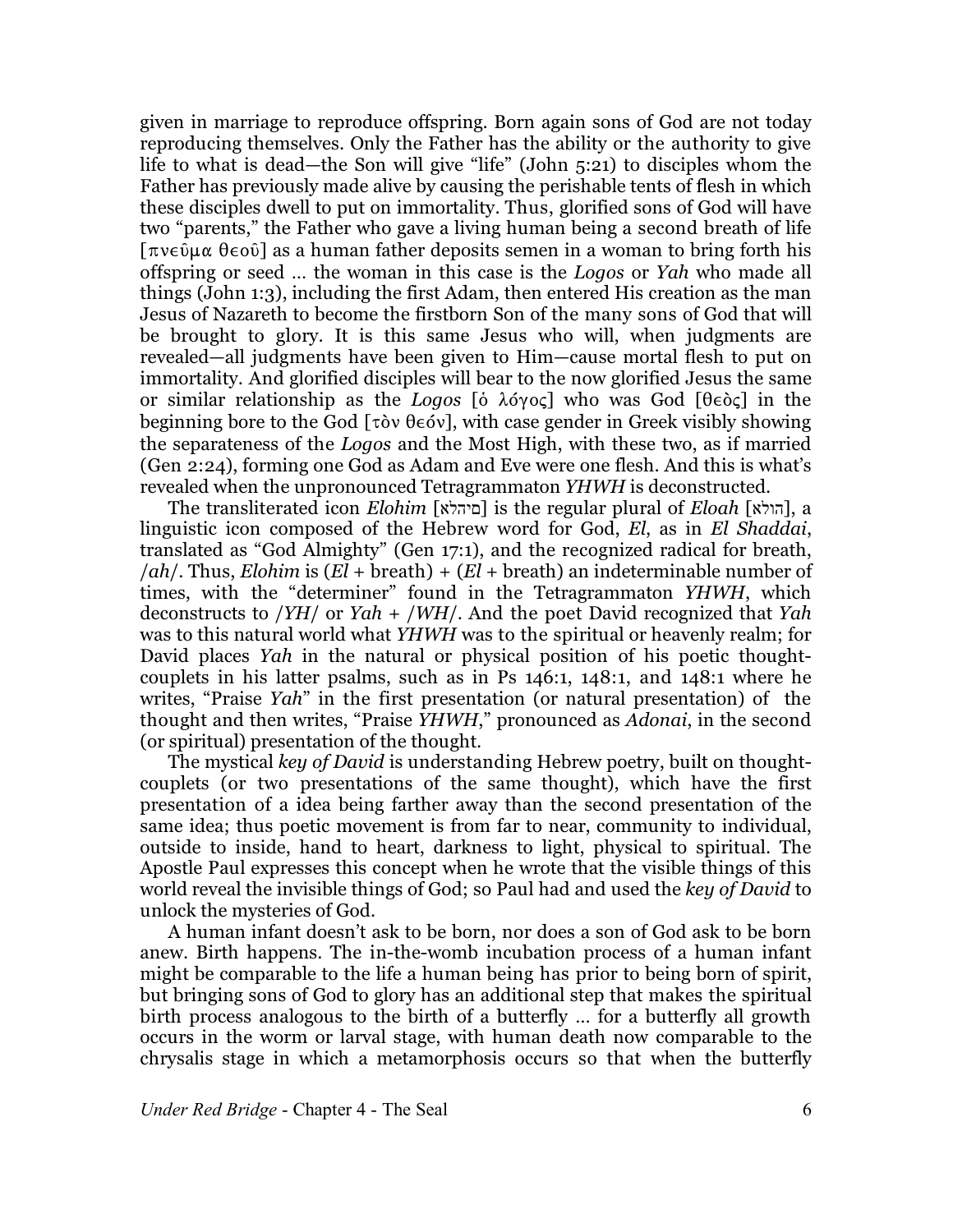emerges from its chrysalis (or a human being is resurrected from the grave) it does not look like its caterpillar. In the timeless heavenly realm, all change must co-exist with what is. Radical change of the type seen in human physical maturation is thus not possible; so the growth of a son of God must occur here on earth where change is not only possible by mandated by the decay of one moment into the next moment.

Therefore, a born of spirit son of God grows as a worm that doesn't die; it grows in grace and knowledge, with human physical size serving as a metaphor for spiritual size—this is not to say that the human being who is seven feet tall will be spiritually larger than Jesus now is, for Jesus appeared as an average Jew of His day. Nothing is said about Him being a head taller than everyone else. The significance is that every human being when reaching puberty is larger than when born. Growth has occurred. In some children, grows occurs earlier than in others. When I started high school, I was twelve years old, six feet tall and two hundred five pounds. I was as strong as most men, but I was not yet as tough (i.e., I didn't have their endurance).

Too often when using human maturation as an analogy for spiritual maturation, circumcision of a Hebrew male on the eighth day is compared to baptism, but baptism always equates to death, not inclusion into Israel. A Gentile wishing to become a Jewish proselyte in the 1s<sup>t</sup>-Century would be circumcised (circumcision equates to circumcision, with outward circumcision being analogous to circumcision of the heart) and would be baptized and would offer a gift at the temple. Baptism was to signify the death of the former person, a Gentile. Circumcision is the inclusionary ritual that makes a person an Israelite. Nothing has changed other than in this era only, the circumcision that matters and the only circumcision necessary is of the heart. In the Millennium, physical circumcision will return as a necessary ritual or ordinance; it returns because Israel will no longer be under grace.

As the penis of an Israelite male infant was cleansed with wine or alcohol before being circumcised, the heart of a spiritual heart must be cleansed by faith (i.e., by a journey of faith) before it will be spiritually circumcised. The physical journey of faith made by the patriarch Abraham becomes shadow and copy of the spiritual journey of faith every son of God must take to cleanse his heart so that it can be circumcised (Rom 4:12).

With his father Terah, Abraham left the land of the Chaldeans and journeyed to the land that would be called Haran, which is Assyria, the North Country, representing *death* as Egypt represents *sin*. Typologically, Abraham is baptized when he goes with his father to Haran, where his father will remain and die. Abraham was *baptized* as Israel was *baptized* when the nation crossed the Sea of Reeds and as the children of Israel were *baptized* when this mixed nation of circumcised and uncircumcised Israelites crossed the Jordan on dry land.

The entirety of the world was baptized into death (the reason why life spans dropped sharply) in the days of Noah when water covered the surface of the earth; thus the chiral image of this baptism is to walk on dry land through water, with walking on dry land representing Israel (Israelites) as living arks of the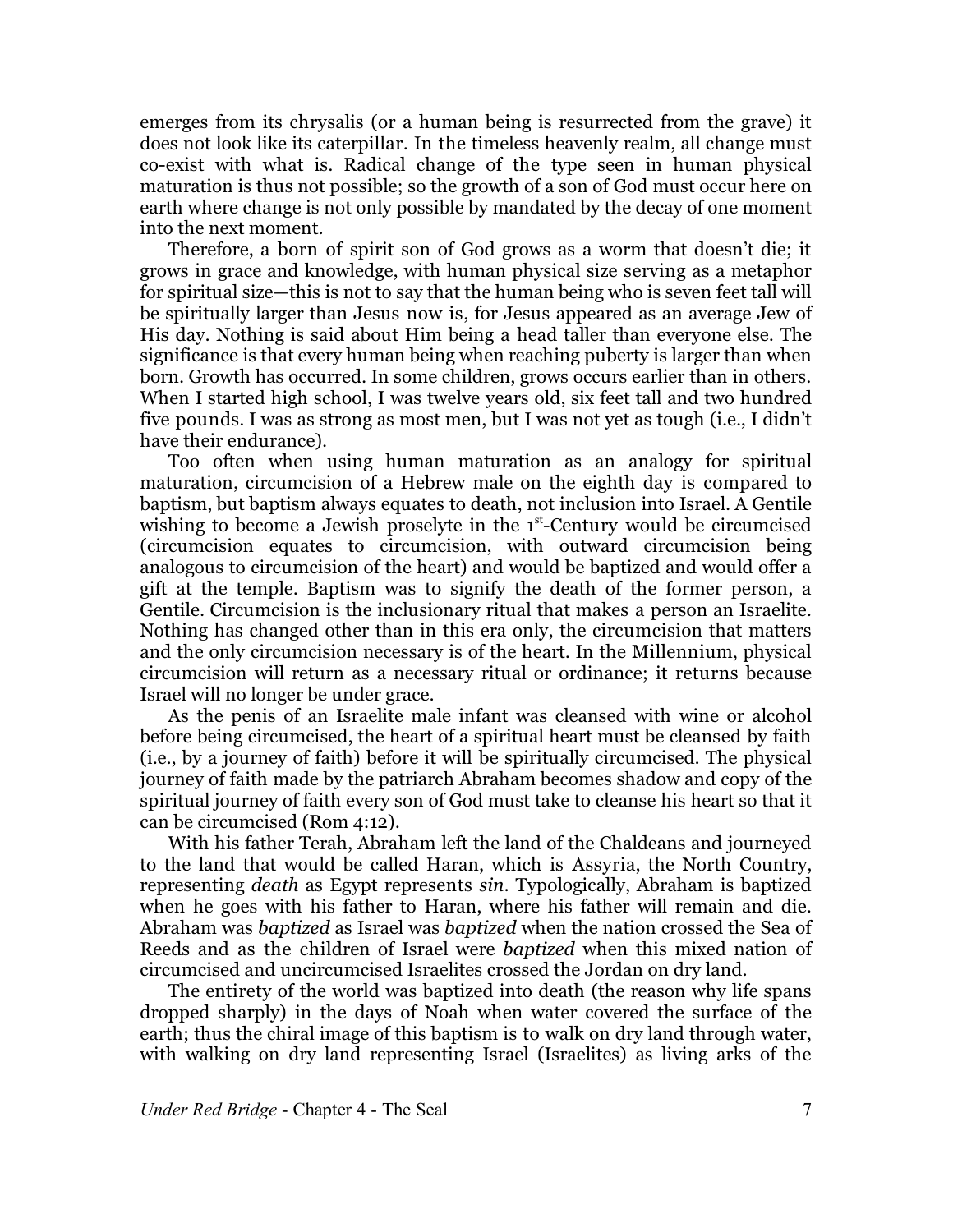covenant made with Noah by which the eight lived, these *eight* serving as the shadow of Christ Jesus and the angels to the seven churches, with the seven pair of clean animals serving as the shadow of the seven churches and the single pair of unclean animals serving as the shadow of those who come from spiritual Esau.

Until a newly born son of God makes a journey of faith from the kingdom of Babylon [the kingdom of this world] to a metaphorical River Jordan, crosses, and enters into God's rest [Sabbath observance – from Ps 95:10-11; Heb 3:16-4:11], this son of God is not spiritually circumcised. And if this son of God never enters into Sabbath observance, this son of God remains separated from Israel as a person of the nations was separated from physical Israel—and if not a part of Israel, the person is not part of the household of God. The only thing this lessthan-eight-day-old Israelite has going for himself is that judgment is not yet on the person.

The visible Christian Church practices spiritual infanticide in that it slays infant sons of God by teaching these infants to return to sin … to break one commandment is to break the commandments (James 2:10), and to return the person to disobedience.

A harsh indictment of Christendom? Perhaps, but a true and faithful indictment that cannot be avoided.

The task that Jesus placed upon His first disciples was to be fishers of men, which amounts to getting as many infant sons of God from Babylon and into spiritual Judea as possible, with Sabbath observance the recognizable marker for when a new son of God has completed a journey of faith long enough to cleanse the heart. This doesn't mean, however, that this son of God has yet arrived in heavenly Jerusalem. It only means that this son of God has entered into God's rest. Whether this son of God journeys to Jerusalem depends in whether this son will keep the annual Sabbaths.

The question remains: did I fish as a preteen as a shadow of being called to fish for men?

3.

In 1958, Floyd Tatman was principal and teacher for seventh and eighth grades at Rose Lodge; his wife taught grades one through three. Although he never said, he must have known that the graduating class of 1959 would be the school's last … Dad died in January 1958. I was in fifth grade in a combined fifth-sixth grade class at Boring, Oregon, a sawmill town on the southeast side of Portland. I had been both the largest student and at the top of my class since I entered grade school, so it wasn't surprising that I did sixth and seventh grade work while in fifth grade.

When Dad died, Mom was without money or vocation. She believed that she should go to college and get a degree; she was certainly intelligent enough to excel in college, and she was no older than many students I have taught in university classes. So she moved us—I was the oldest of five—to Monmouth, Oregon, where she enrolled in Oregon College of Education … I started sixth grade at Monmouth.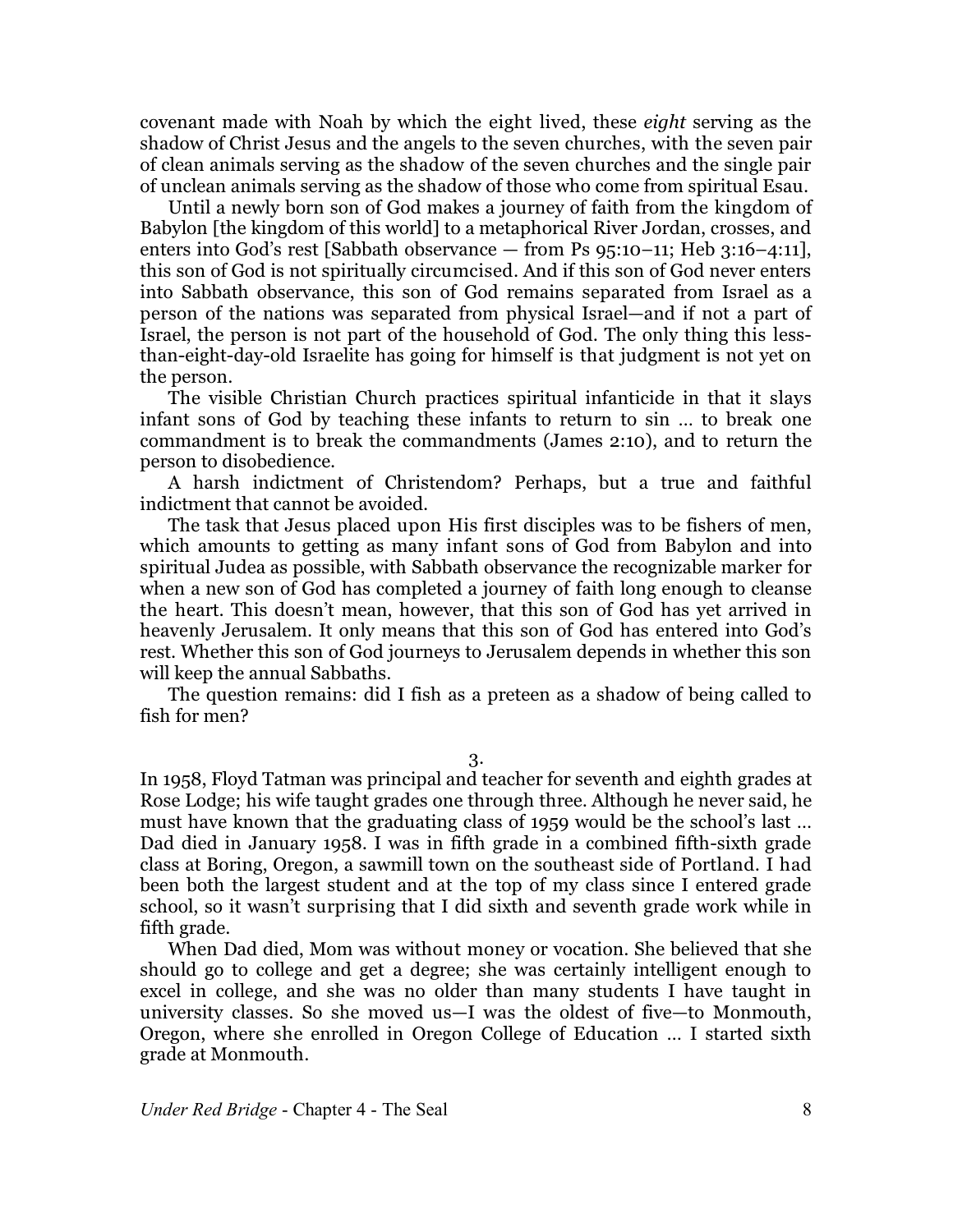Sometime in October, I got into an altercation with eight other boys. They didn't want me to play basketball with them; I was too tall.

Being an angry young man—the anger usually unfocused and not an obstacle—I took the ball away from the eight fellows and began to shoot baskets by myself. They came to get the ball back … the teacher supervising recess activities stood ten feet away and watched without intervening. They jumped me, and one by one, I hurt them until most of them were on the ground. All of them were bleeding. None of them wanted to fight, and my anger was focused on that teacher who hadn't intervened (during the early course of the fight, I had two and three fellows on my back while I hurt the one in front of me until he couldn't continue). Only intellect checking that anger kept me from confronting the teacher.

The sixth-grade home room teacher didn't know what to do so she had me go to the cafeteria and wait.

I don't know what was said in the classroom; I never returned to sixth grade. The principal came into the cafeteria with a handful of tests and asked if I would take them. I did, and I went into seventh grade.

Going to college and trying to raise five children was too much for Mom. By the end of October, Mom bought a cabin on Salmon River, sold the house in Monmouth, and I was in seventh grade at Rose Lodge.

Tatman had already moved two intelligent seventh graders, Marie O'Malley and Pam Paul, into eighth grade … before the school year was over, he also moved me into eighth grade, and he wrote on my report card that he didn't know if I was in the right grade yet. So the year I began sixth grade, I graduated from eighth grade. There were only two students still in seventh grade at the end of the year.

Does physical maturation form the shadow and copy of spiritual maturation?

We hadn't been living in the cabin on Salmon River for a month when a Catholic priest stopped by and said he had a couple fishing poles he would like to give Ben and me. The poles were trout rods, mine solid glass—I don't remember what Ben's rod was. I already had the flyrod I had purchased from the secondhand store in Boring, so I now had two rods but not much of anything for a reel.

Ben and I watched one fellow land a salmon under the bridge over Salmon River there by Widow Creek, but we were really pretty much on our own. We had to learn to fish by trial and error. We knew there were seasons, but I don't think we knew what they were—and we certainly didn't pay any attention to them. It truly was catch something for dinner, or have pancakes sprinkled with cinnamon sugar or macaroni or white beans.

There were still a few apples hanging on uppermost branches of trees of abandoned farmsteads—I found a Northern Spy tree that was loaded—so we had applesauce. But Mom didn't buy anything that couldn't be stretched into many meals to feed many mouths. She bought fifty pound sacks of flour (in cloth sacks) at the store in Grande Ronde, so there was a lot of bread. And she seemed to think that Sandwich Spread (the mayonnaise-pickle relish condiment) between two slices of homemade bread was an adequate sandwich with which to send us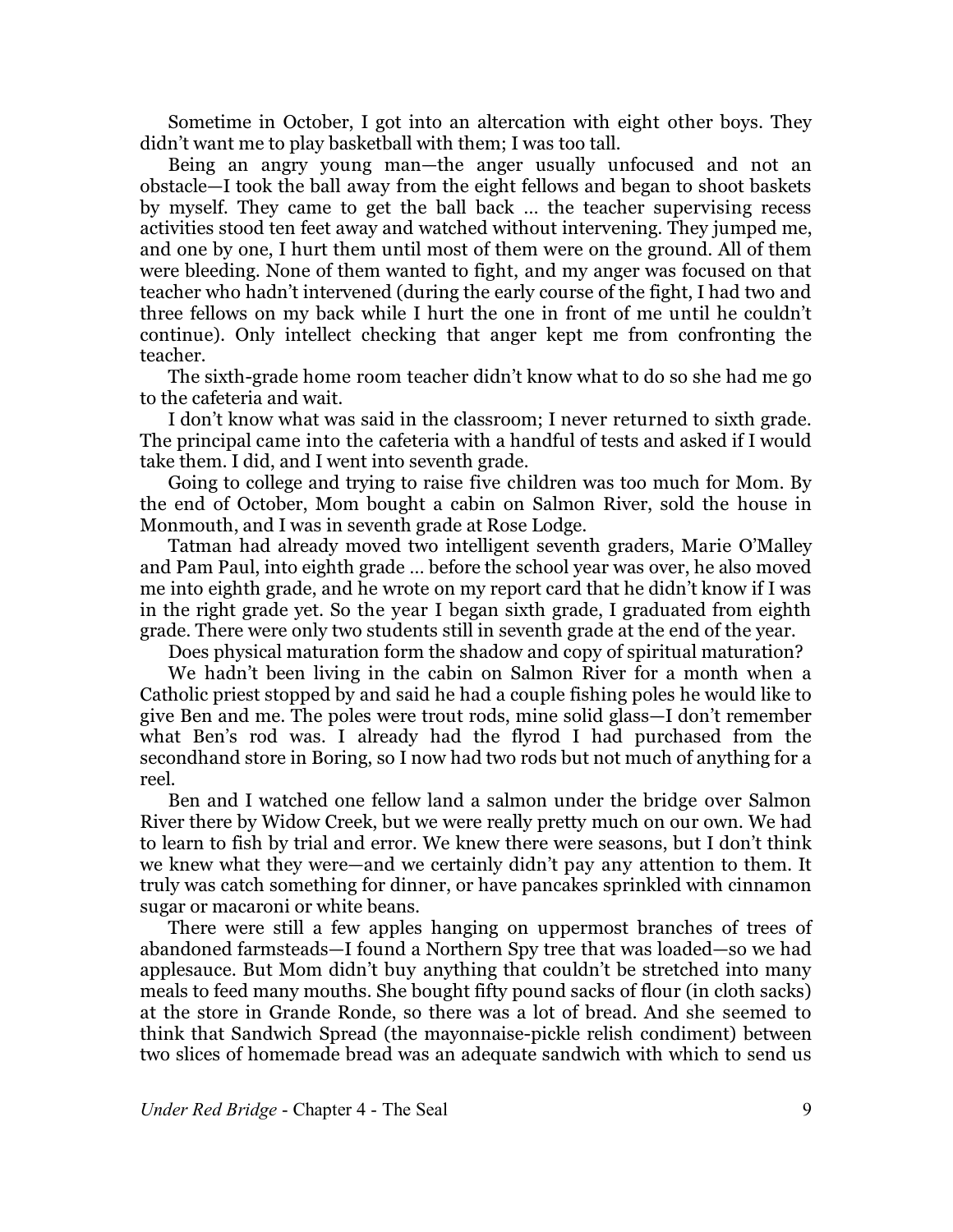to school. So fishing was for more than fun … my only regret is that Mom did a lousy job of cooking fish. For years after I was on my own, I wouldn't eat fish. It wasn't until I was invited to supply the trout for a fish fry on a graveyard shift in the pulpmill that I learned fish didn't have to be soggy.

Maybe it wasn't how Mom cooked fish but how often we had fish; for to this day I cannot eat a duck, what I lived on the year I attended Oregon Tech at Klamath Falls, the year I was seventeen and an emancipated minor regularly checking grocery store dumpsters for anything edible that wasn't duck.

I caught my first searun cutthroat shortly after we moved to the cabin, but neither Ben nor I caught many fish between November and April. We ate more pancakes than anything else; Mom had (I have) a very good recipe for pancakes.

I don't remember where or when I learned to tie a clinch knot or a barrel knot or to snell a hook. I knew how by spring 1959, for Ben and I fished worms in the deep (relatively so) hole under the wood bridge over Salmon River at Widow Creek … we opened trout season early in 1959, beginning fishing as soon as the winter flooding resided; we had been catching a few trout for more than a month when, under the bridge and mostly out of sight, we were surprised by Fish and Game. Oh, Fish and Game never knew we were there; rather, the hatchery truck stopped atop the bridge, extended a hose over the side, and pumped hundreds of hungry trout into the river five days before the season officially opened … I caught 61, Ben 59 before Mom made us quit bringing her more fish.

When is it all right to break the law?

When is it acceptable to ignore the law and do what you think is right? Every Sunday morning?

Spring 1959, twelve years old—I wasn't worried about the law. I didn't really think about whether it was right or wrong to keep a pre-migrant large enough to eat. I thought in terms of whether there was cornmeal at home in which to coat the pre-migrant Chinook before frying it. Usually there was enough for one or two fish. Ben was already beginning to bake cornmeal bread whenever we had two cups-worth on hand.

When a person is a law unto him or herself, the person usually doesn't think about being in rebellion against whatever authority is over the person—and over every person is a higher authority. The person simply doesn't respect that higher authority regardless of the logic used to justify the person's lawlessness. I was concerned about being stopped by a Fish and Game officer (Oregon employed specially trained State Troopers as Fish and Game officers), but not overly so. I was too young to need a fishing license; I knew that and I somewhat used that knowledge as a "license" to ignore fishing regulations.

What Christian doesn't know that the Sabbath is the seventh day of the week, or that the Ten Commandments are not *Ten Suggestions*? … I treated fishing regulations as if they were *suggestions* rather than law—and most Christians treat the commandments as *suggestions* rather than as ten facets of a single law of God that forms the visible manifestation of an invisible code reducible to one word, *love*.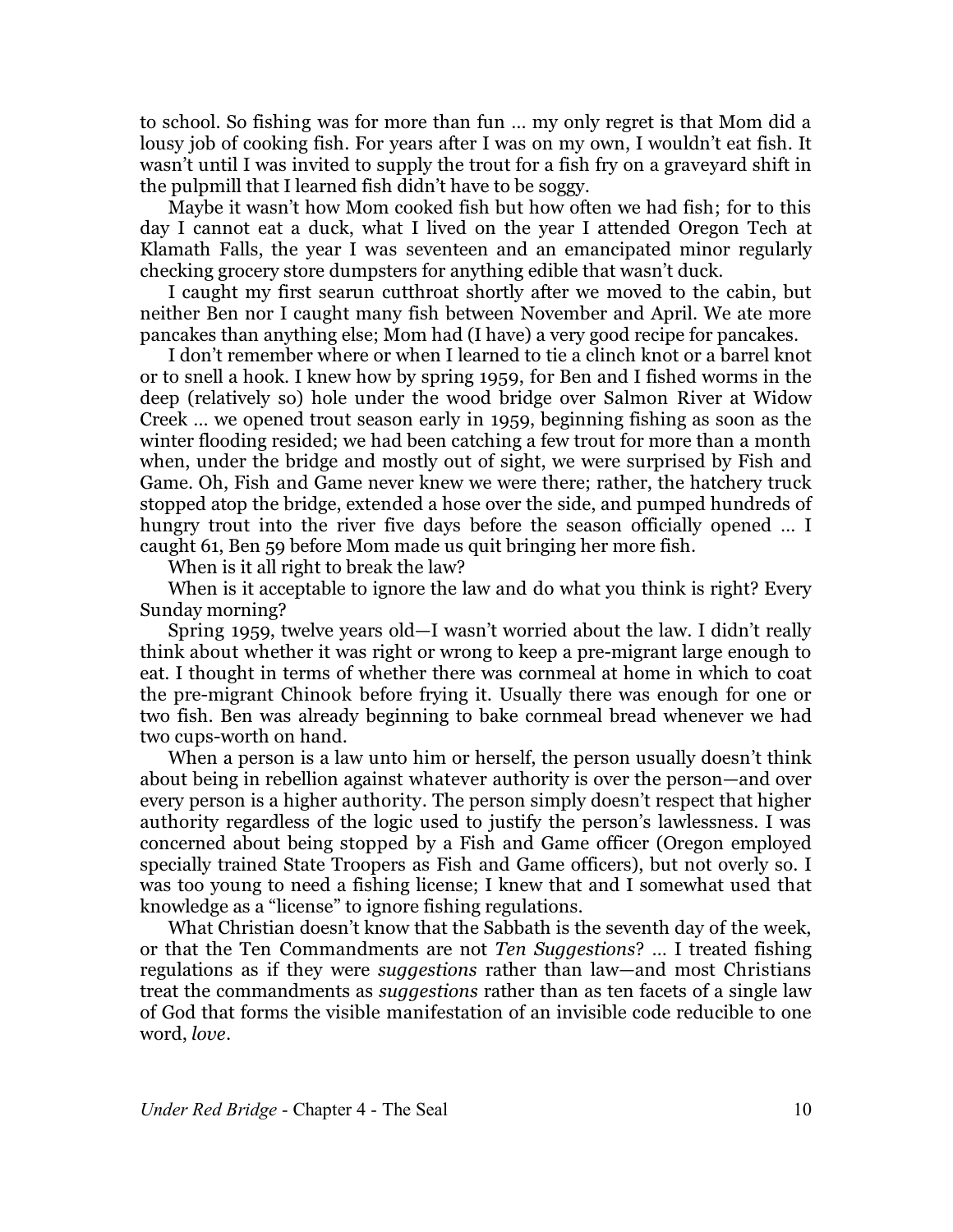As a child—even as a large child—I did childish things such as ignoring game laws … I was given a .22 rifle when I was twelve. Two years later, we began to eat venison on a regular basis.

Infant sons of God do the things that infants do—

An adult can reason with an infant, can explain why a toddler should give up his baby bottle, or not suck a thumb, or not run around without training pants or some kind of pants, but ultimately, the words are wasted and a more firm course of action becomes necessary. And so it is with infant sons of God: genuine teachers of Israel can reason with lawless disciples, can explain why relaxing even the least of the commandments will cause the person to be called least in the kingdom of heaven, but ultimately, the Father and the Son will have to intervene by delivering Israel into the hand of the man of perdition for the destruction of the flesh …

Is lawlessness worth being bought and sold by Sin, the third horseman of the Apocalypse? Is attempting to enter into God's presence on Sunday rather than entering on the Sabbath worth the loss of salvation? And yes, once the seven endtime years of tribulation begin, transgression of the Sabbath commandment will cost a disciple his spiritual life; for God will send a strong delusion over the lawless disciple so that the disciple will believe what is false in order that the disciple will not escape condemnation (2 Thess 2:11–12).

I was returning to Dutch Harbor in 1979; I was returning after being in Anchorage to observe Sukkoth. Sitting in the seat next to me was a Japanese fish buyer (I was commercial fishing a small vessel out of Dutch) who was making his third trip from Tokyo to Unalaska in three months. It seems that a cannery couldn't pack roe according to the fish buyer's instructions; that regardless of the premium price being paid for the roe, the shipments were sloppily packed. The buyer was seething. He wanted to do more than he would … he would again make nice with the cannery manager and again patiently show workers how the roe was to be packed. But at 13,000 feet over the Alaska Peninsula, he said, "The only cure for stupid is KILL!"

The only cure for rebellion against God is kill!

It's easy to ignore game laws, or traffic laws, or laws of any kind. It's initially hard to keep laws when no one is looking, but it becomes easier with practice and determination to do what is right. I know.

The easy grace taught by *silver Christendom* (the Christianity of the silver princes of Persia) would have infant sons of God sloppily keeping the *Ten Suggestions*, for according to this gospel of easy grace Christians are not under the law but under grace, which is true as long as Christians don't return to sin and again make themselves bondservants of Sin, the spiritual king of the South.

Ben and I have gone separate ways: Mom finally had more than she could handle. She saw no way out of the trap into which she had fallen. And in October 1963, she committed suicide … she leaned over the muzzle of my deer rifle when I was away at college—

Ben went to live with an aunt in Reno; Ken would join him in eight months. My two sisters went to live with a cousin outside of San Jose. And I was declared